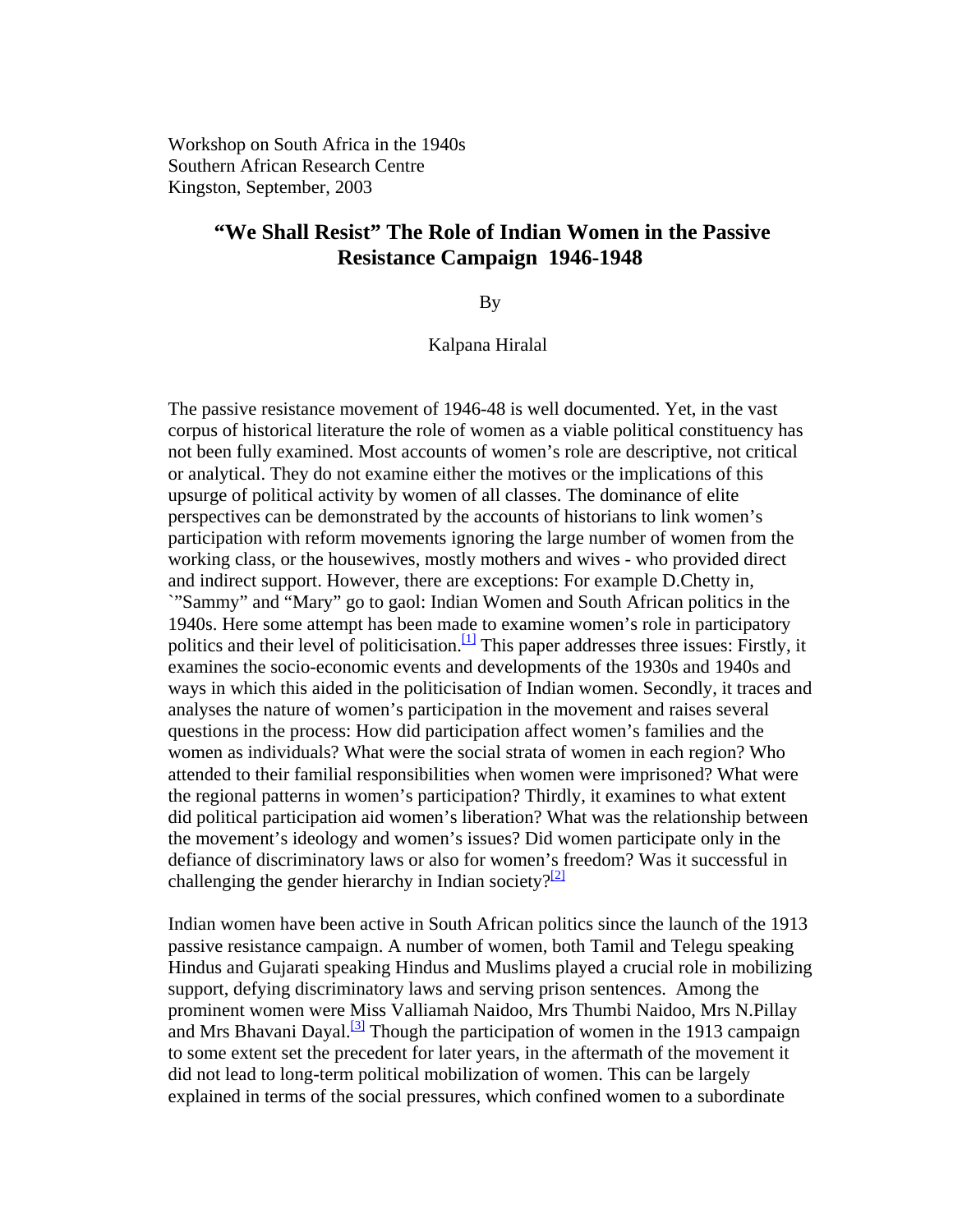position within the family, which prevented them from engaging in sustained political activity. Women's primary role was to be a good wife and mother and in most families any attempt to deviate from these norms was met with resistance. Prejudice from within the Indian community against women participating in any form of activity outside the home was deeply entrenched. According to Walker, in 1913 because women were acting in defence of their religion and their domestic role, their participation was condoned, even encouraged.<sup>[\[4\]](http://www.queensu.ca/sarc/Conferences/1940s/Hiralal.htm#_ftn4#_ftn4)</sup> Political activity largely became the domain of men.

In the post war period, very few women entered wage employment. Women's only activity at organization and management position outside the home, was centred around cultural and charitable work. Among them were the Friends of the Sick Association (FOSA) of which Dr Kesavaloo Goonam, an active member of the Natal Indian Congress (NIC) (the first Indian women to qualify as a medical doctor) and Gadija Christopher (wife of Advocate Albert Christopher) were actively involved. Other institutions and organizations that women were involve in were Child Care, Red Cross, Cripple Care, Race Relations and the Benevolent Society. There were other forms of organizations based at communual level, for example the Gujarati Mahila Mandal (Women's association) which largely catered for the needs of ethic groups stratified along caste linguistic and religious lines.<sup>[5]</sup> Indian women were active in other organizations in the 1930s but were largely reformist or apolitical in character. An Indian Women's Reading and Educational circle was started in 1936 and by the early forties was known primarily to be concerned with feeding [ne](http://www.queensu.ca/sarc/Conferences/1940s/Hiralal.htm#_ftn6#_ftn6)edy children. Another Indian Women's Club made clothes for needy charities.<sup>[\[6\]](http://www.queensu.ca/sarc/Conferences/1940s/Hiralal.htm#_ftn6#_ftn6)</sup>

The problems of mobilising Indian women - isolated, poorly educated, and almost totally dependent on the network of their families for both social and economic support - were still very large. However by the beginning of the 1940s, confronted by events and new developments, the first signs of political activity among a small, privileged segment of Indian society could be discerned. Two organizations, the Left Book Club (LBC) and the Liberal Study Group (LSG) offered young intellectuals a platform to discuss issues of topical interest and engage in political debate. Its members were predominantly trade unionists and communist party supporters.

#### *Impact of the Second World War*

The outbreak of World War II in 1939 had important economic and social and political ramifications for South Africa. South Africa's total dependence from mining and agriculture to manufacturing created boom conditions for the economy. Despite this, most workers, mainly blacks, men and women, derived no benefits in the form of higher wages or cheaper consumer goods. The war had unleashed an upward spiral in the cost of living that further depressed the standard of living of workers and peasants. The cost of staple foods rose by 91 per cent between 1939 and 1944.<sup>[\[7\]](http://www.queensu.ca/sarc/Conferences/1940s/Hiralal.htm#_ftn7#_ftn7)</sup> The price of basic foodstuffs more than trebled in comparison with prices in 1938 and 1948, rice from 2/7d to 7/9 per lb, tea, 25/7d to 50/7d per lb, eggs, 21/7d to 37/-d per doz and jam 5/5d to 17/3d per lb. The situation was further worsened by the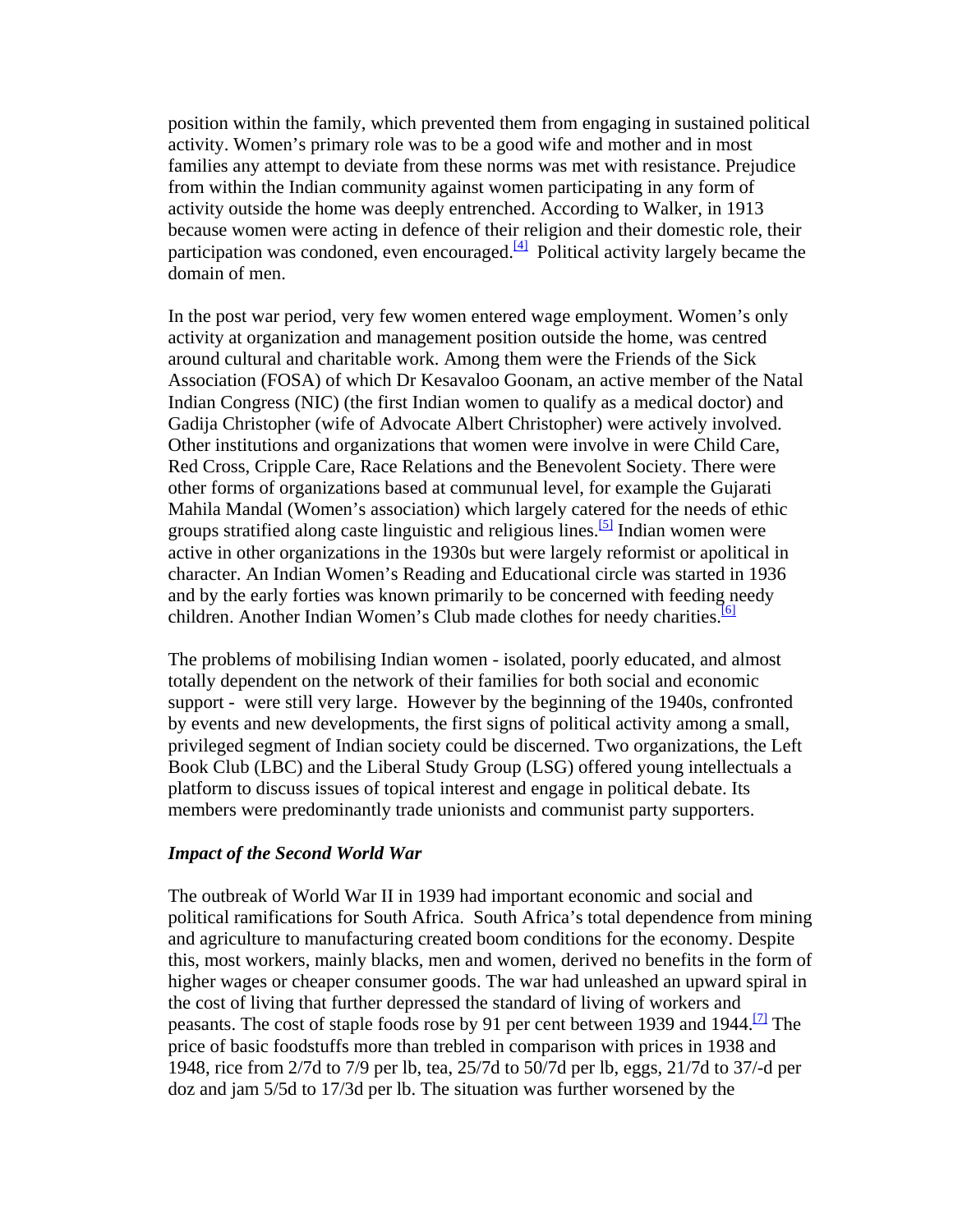dislocations in the marketing and supply system, which led to periodic shortages of basic foods in the shops. Black marketeering also contributed to the pro[b](http://www.queensu.ca/sarc/Conferences/1940s/Hiralal.htm#_ftn8#_ftn8)lems by causing artificial shortages and pushing up prices of food still further.<sup>[8]</sup>

The vast majority of Indians in Durban in the late 1930s and 1940s became part of the urban proletariat and were engaged primarily in commerce and industry. Very few women worked outside their homes or in wage labour. Those economically active were self-employed as hawkers and market gardeners. These were poorly compensated occupations and placed them at the bottom of the economic structure. They were predominantly Tamil and Hindi speaking Hindus and led a very depressed life. Continuous rent increases and restrictions on areas that they could trade made it very difficult for them to survive economically. Many lived below the poverty line. Income from these occupations was insufficient to support the family and many women were forced to seek outside work engaging in hoeing and watering. Some families occasionally used child labour to supplement their income.<sup>[9]</sup> The seriousness of this situation on the Indian working class families can be understood in terms of the level of poverty noted among Indians during the war years. This seriously had a negative impact on the community, especially women. Unemployment, shortage of housing and low wages was a feature of Indian life in Natal during the war years. In 1948 a government body, the Social and Economic Planning Council produced a report, which looked at the degree of urban poverty for the total population. The poverty datum line (PDL) report found that 70.6% of Indians in Durban were living below the poverty datum line and that 40% were destitute.<sup>[\[10\]](http://www.queensu.ca/sarc/Conferences/1940s/Hiralal.htm#_ftn10#_ftn10)</sup> Dr Goonam, a prominent activist in the campaign described the depth of poverty amongst the Indian community quite vividly in her autobiography, *Coolie Doctor:*

"During my home visits, I discovered the depth of Indian poverty. The staple diet was mealie rice, dholl, herbs, potatoes and pickles. Protein was sadly lacking, meat, fish and chicken being beyond their reach. I enjoyed the visits, but felt helpless against the poverty..... $"\cdot\cdot\cdot"$ 

Thus the rising cost of living, periodic food shortages, and high levels of poverty as well as the urban housing crisis, seriously affected working class women, since they were most immediately involved in the nurturing and feeding of their families. As wives and mothers, and their general economic insecurity they could not ignore the socio-economic and political crisis of the time. The issues affecting them centred on home issues and many women were inevitably drawn into protest movements. According to Walker, it was the most important area in which women were active at the time. $\frac{[12]}{[12]}$  $\frac{[12]}{[12]}$  $\frac{[12]}{[12]}$ 

## **The Communist Party of South Africa (CPSA)**

The CPSA was also another influence on the political organization of women during this period. Sisters Fatima and Rahima Seedat, Dr Goonam, Mrs Cissy Gool and Mrs Rahima Ally, all prominent activists in the passive resistance movement came of age in a political era heavily influenced by communist's party members. Among them were Ray Alexander, Hilda Watts, Jack Simons and Dora Tamana and activists such as Mrs Cissy Gool.<sup>[\[13\]](http://www.queensu.ca/sarc/Conferences/1940s/Hiralal.htm#_ftn13#_ftn13)</sup> Their influence led to an interest in politics. They attended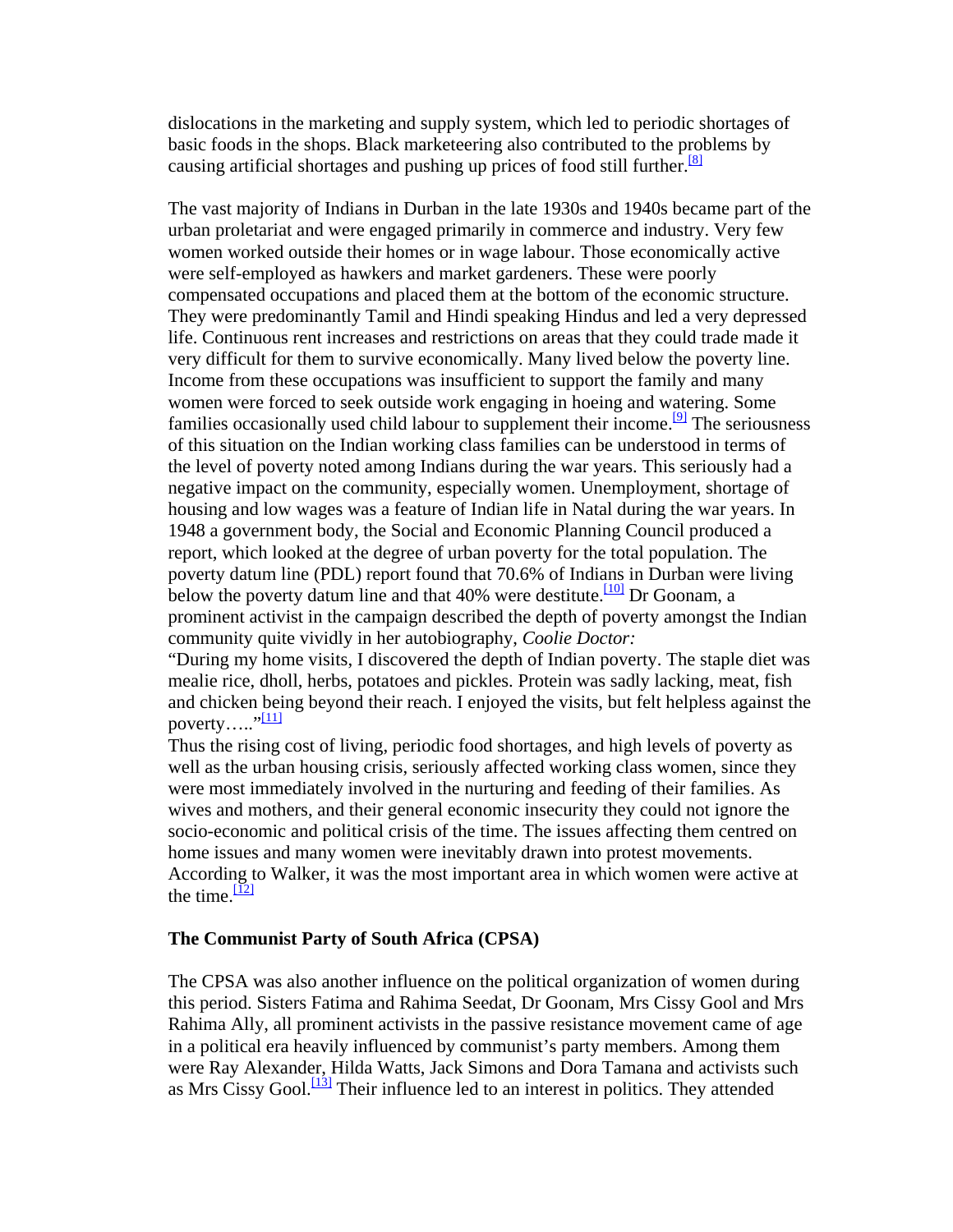party meetings, and later worked on the electoral campaigns of various Communist candidates for local government. Fatima Seedat joined the Communist party in 1945. Communist ideals and the Soviet Union, also appealed to young women activists. The ideals of gender equality, universal franchise, and the party's recognition of the need to mobilize women on the political front appealed to youths such as Dr Goonam, Fatima and Rahima Seedat, Rahima Ally and others. Soviet ideas of womanhood as popularised by the party also began to gain recognition. According to Chetty they valorised motherhood and child bearing as personified in the image of the `national mother'. These ideals were certain to play a part in Fatima's conceptions of her own identity. She was proud to be the mother of nine children.<sup>[14]</sup> Sisters Amina Cachalia and Zeinub Asvat were also prominent activists in the passive resistance movement. Zeinub was a member of the Indian Youth Congress and during her senior primary years was introduced to communist ideals and philosophy by her teacher, Mervyn Thandry, who was a member of the CPSA.

The CPSA was also alert to the significance of the wartime grassroots campaigns and protests. During the war the rising cost of living became a particular important issue whereby the CPSA tried to organize women. In June 1946, one thousand Indian women demonstrators, led by the Communist Party engaged in protest marches. Two thousand women boycotted a government depot in Mayville, in the city of Durban, in opposition to the distribution system and lack of supplies. The Mayville branch of the CPSA, was asked for assistance and promptly agreed to lead a march to the Food Controllers Office. The CPSA also organized a major demonstration against black marketing in Durban. Four thousand demonstrators gathered in the Market Square, with Indian women in the majority. $\frac{15}{15}$ 

#### **Trade Unions**

The influence of trade union activity served as a politicising agent on Indian women. By the 1940s a small percentage of women, predominantly Hindi and Tamil speaking women entered wage labour. They were mainly employed in the clothing and textiles industry and the food industry. The unions were important in that it opened up opportunities for political training. In the 1940s certain trade unions played a very important part in nurturing and directing the course of women's movement. They dealt predominantly with working-class women, who up until this time, had been virtually excluded from political organizations. The unions introduced women to new techniques and concepts of organization and management. Women later rose to leadership positions and were drawn into the wider political movement.<sup>[\[16\]](http://www.queensu.ca/sarc/Conferences/1940s/Hiralal.htm#_ftn16#_ftn16)</sup> For example Rahima and Fatima Seedat entered politics through their jobs with the Food and Canning industry after school.<sup>[17]</sup> In the early forties there was a major strike at the Durban Iron Falkirk Works. H.A.Naidoo, active in the Communist Party and a trade unionist enlisted the support of Dr Goonam and successfully, mediated together with the NIC, and extracted concessions for Indian workers. Dr Goonam actively supported the trade union movement.<sup>[18]</sup> During trade union disputes, Goonam was appointed medical attendant to the striker's families, and clearly understood the plight of union workers. $\frac{[19]}{[19]}$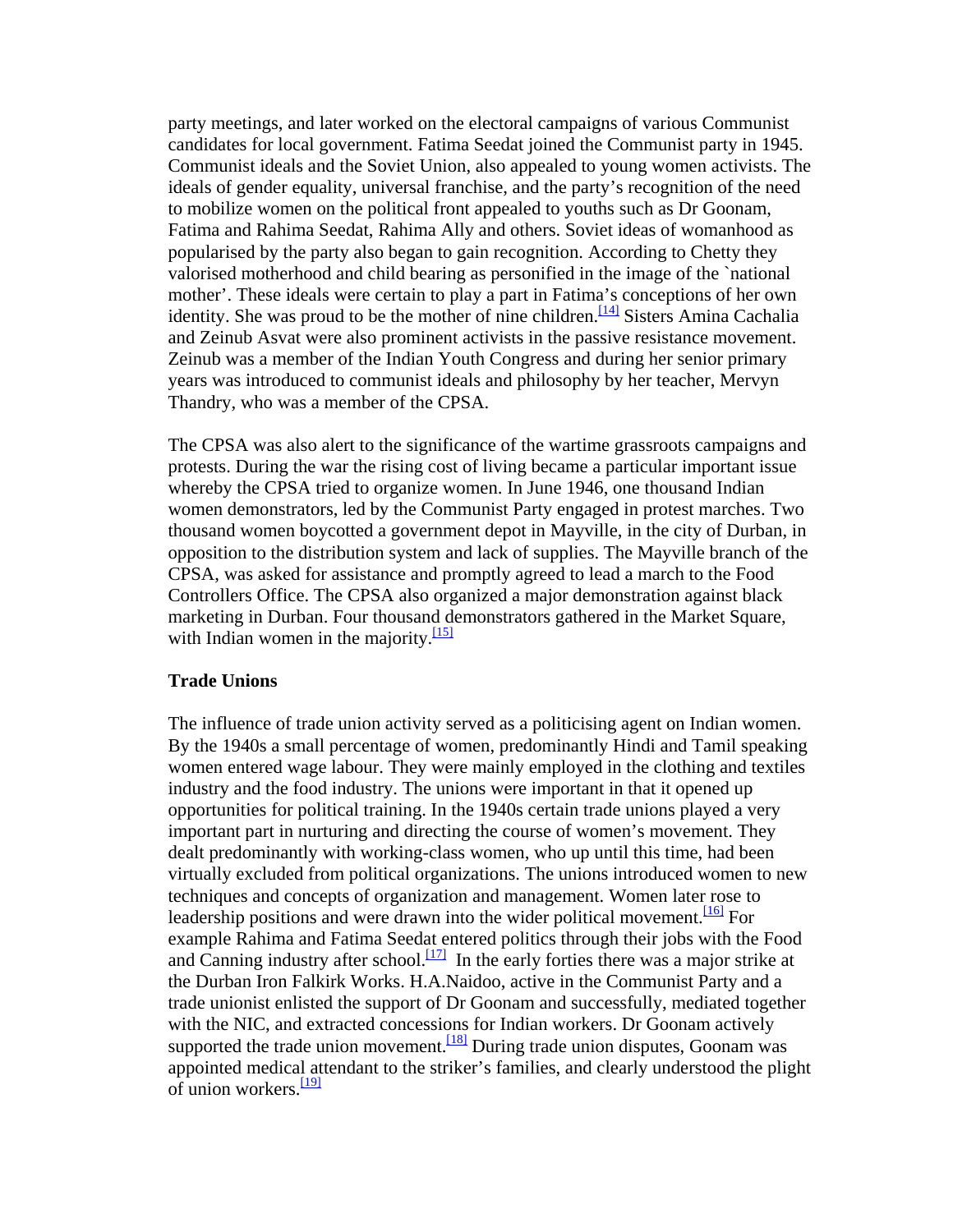India's struggle for independence and the courageous efforts of women in the movement had a huge impact on Indian women in South Africa. In fact as early as August 1942, in response to the situation in India, a meeting was convened by 13 women to protest against the arrest of Indian nationalists. Dr Goonam and Mrs Marie Naicker, wife of Dr Monty Naicker addressed the meeting. They were concerned particularly with the arrest of Kasturba Gandhi, Sarojnini Naidu, Vijayaluxmi Pandit and Mira Bhen. These women served as role models for activists such as Zainub Asvat, Dr Goonam and Zohra Bhayat. <sup>[\[20\]](http://www.queensu.ca/sarc/Conferences/1940s/Hiralal.htm#_ftn20#_ftn20)</sup>

The South African Indian Congress during the war also paved the way for the entry of Indian women into politics. The NIC, the political organ of the Indian community in Natal, was by the late 1930s primarily controlled by the Indian elite, more representative of the commercial class than the working class. This group had accumulated real estate and privileges within the segregatory framework and their main concern was to protect those privileges.<sup>[\[21\]](http://www.queensu.ca/sarc/Conferences/1940s/Hiralal.htm#_ftn21#_ftn21)</sup> It was in this claustrophic political environment, that the LSG was established. Dr Goonam became the best known Indian member. Indian women were in the minority in the Group which did however include in its ranks a number of white women activists with whom Goonam was closely associated. The former were either trade unionists or members of the Communist party. Among them were Fay King Goldie, Vera Alberts, Sarah Rubin and Pauline Podberry.<sup>[22]</sup> The LSG requires closer examination. It played a very vital role in shaping women's political consciousness and policies of those who took over the leadership of the NIC after 1945. The Group met periodically and was active in organising debates on topics of contemporary interest such as capitalism, imperialism etc. Goonam lectured at the inaugural meeting. The LSG also gave rise to bodies such as the Women's Liberal Group (WLG) and the Durban and District Women's League and the Women's Class. At the inaugural meeting of the WLG, Goonam raised issues concerning secondary education for women, the status of women in the community and the greater need for unity among women across racial lines. The inauguration of these women's bodies marked a new era of female participation in the Indian Congress. The Group composed of radical students, young lawyers, doctors and trade unionists. Many of them were also members of the NIC, but intensely critical of the leadership and they awaited the opportunity to reform that organization. As the Second world war progressed the conditions of the Indian people worsened. Anti-Indianism also intensified. Faced with an acute land and housing shortage, some Indians rented and purchased property in areas that had become traditionally white. The NIC became defensive and advocated a system of voluntary segregation. Thus the radicals within the LSG formed the Anti—Segregation Council and fought the existing leadership. The struggle for leadership resulted in victory for the radicals, in both the Transvaal and Natal congresses. However during the first elections of the newly formed NIC, Dr Goonam took to the platform on numerous occasions. There was a large presence of women at election rallies, but women did not exercise their voting rights as the NIC's constitution had denied that right to women. At the very first meeting of the new NIC executive am urgent amendment was made to the archaic constitution whereby women were given full membership on equal basis with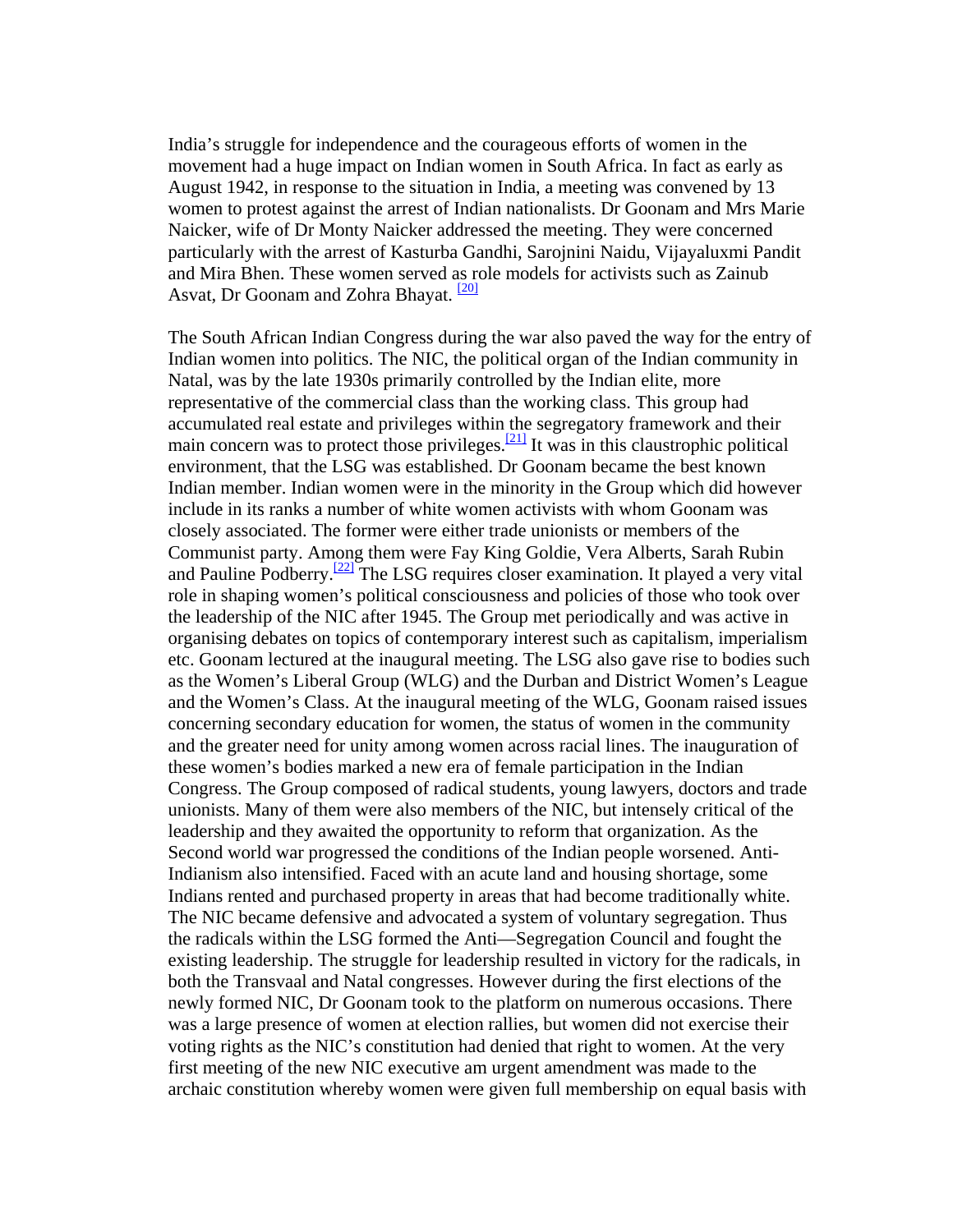men. This significant change opened the doors for women to engage in political activity. Thus the position of women within the Transvaal Indian Congress (TIC) and the NIC was augmented. Dr Goonam was one of the leading women activists within the NIC. By 1946, Goonam was elected vice-president of the NIC. In October 1946 three women were elected to the TIC executive committee, the first time women had ever held senior posts. One of them was Zeinub Asvat, the other two were Mrs P.K. Naidoo and Mrs Suriakala Patel.<sup>[23]</sup>

The passive resistance movement of 1946-48 involved women from differing socioeconomic, religious and linguistic groups. The women who assumed leadership roles – in most instances- were educated, wealthy, came from politically active families and were victims of racial and sexual discrimination. They were in the main predominantly Gujarati speaking Hindus and Muslims. For example, Fatima and Rahima Seedat were born into an Urdu speaking Muslim family of Cape Town. Her father was a trader and her mother a housewife. Both sisters received formal education and their father encouraged them to seek employment.<sup>[\[24\]](http://www.queensu.ca/sarc/Conferences/1940s/Hiralal.htm#_ftn24#_ftn24)</sup> Dr Goonam, was the first Indian women medical doctor of the time. Dr Goonam's family was based in Durban. Her father grew betel leaves and fresh produce. He sold his produce through various businesses in Grey Street, the hub of the Indian commercial area. Both her parents were of Tamil descent and Goonam in her autobiography *Coolie Doctor* attributes much of her spirit and success to her mothers influence. Her mother attended mission school and then continued to educate herself through informal means at home. This informal education consisting of political and social commentary, came from the Indian print media in the vernacular. The influence spread to her children who were aware of contemporary developments like Gandhi's return to India and the emergence of Sarojini Naidu, and of their Indian heritage. Goonam went to Edinburg for a career in medicine.<sup>[25]</sup> After having qualified as a doctor, she returned to South Africa only to be confronted with the politics of segregation when applying to work in various hospitals who refused her permission: "During the first three years of my practice, I was busy but suffered tremendous disadvantages being Black……I applied to the black hospital, King Edward VIII for a post. I thought my chances were good since I was working at the Clearing Station relieving the hospital. Young white doctors recently out of medical school were being appointed to work in the black hospitals, as well as being taken on as Interns at the white hospitals, My application was turned down. The official reply explained "the policy of the country is that non-European doctors could not be admitted to Government hosp[it](http://www.queensu.ca/sarc/Conferences/1940s/Hiralal.htm#_ftn26#_ftn26)als as white nurses would not be prepared to take orders from black doctors!" $^{[26]}$  $^{[26]}$  $^{[26]}$ 

Goonam's political activity and consciousness also stemmed from her own family's experience of racial discrimination. During the outbreak of the second world war, the Durban City Council gave the family notice of its intention to expropriate the family home which was situated in Umgeni hill, to make way for white housing. Goonam's mother made several pleas to the Council to no avail. Reverend Satchell of the St Aiden's Mission called a protest meeting against the expropriations. It was during this meeting that Goonam took to the platform and made her maiden speech. Therafter she joined the neighbourhood in a march from Grey street to the city hall in protest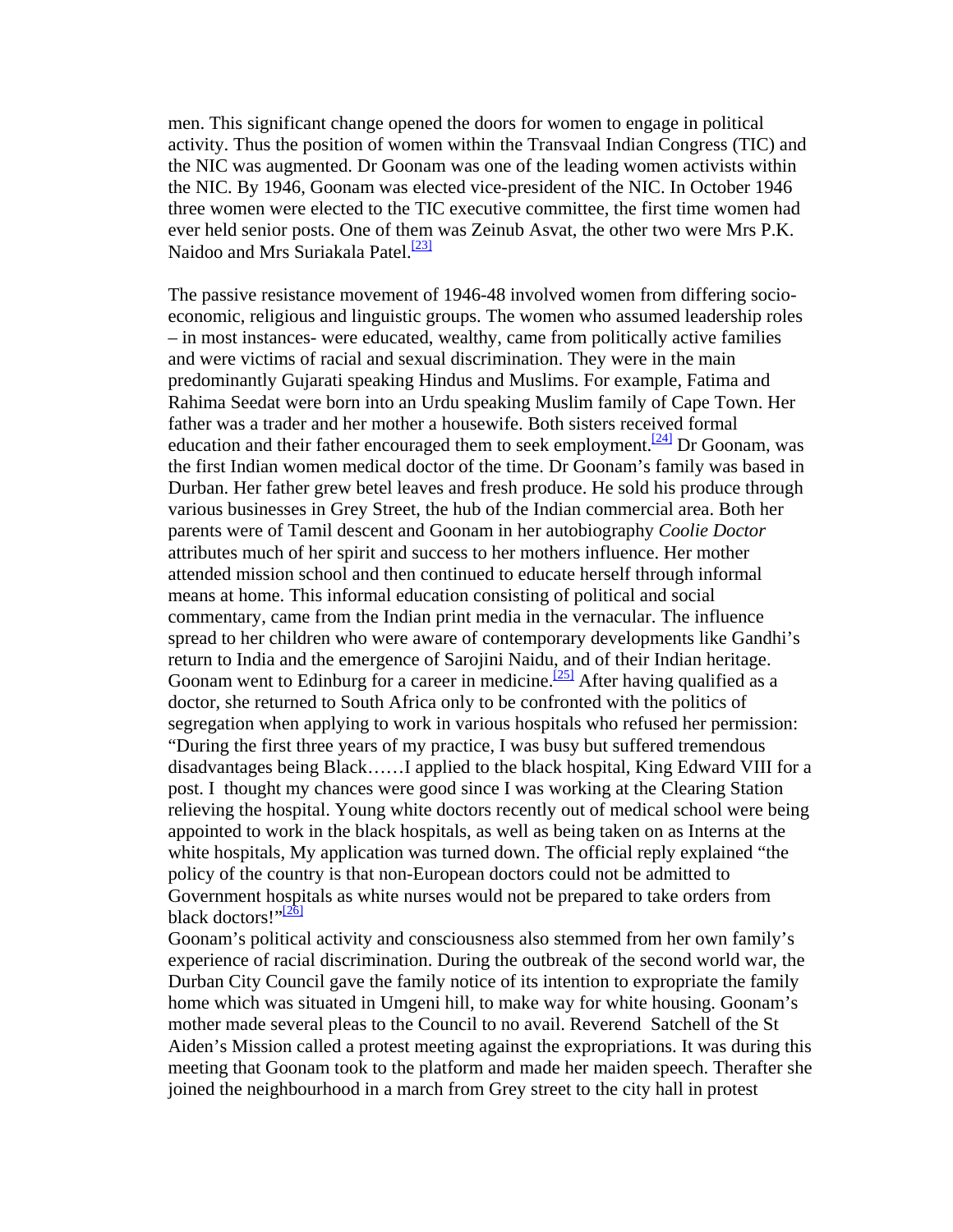against the racial act. It was to no avail. The family home was eventually bulldozed. Goonam expresses her anger and heartache at what happened:

"We were robbed of our birthright, our happiness, our peace of mind, I felt I could take it no longer. I had not realised the full scope of calamities that could overtake a people simply on account of their blackness." $\frac{[27]}{[27]}$ 

 Zeinub Asvat, was also a medical student who at the time of her involvement was a third year medical student at the University of Witwaterand. Her father, a merchant, EI Asvat was an activist from Gandhi's era, He was chairman of the Transvaal British Indian Association (forerunner to the Transvaal Indian Congress) and active in protest politics. Thus, as an Asvat there was a predisposition towards political activism. Her father had spent many hours with his children teaching them about Gandhi and passive resistance. She accompanied him to many political meetings and became fully conversant with the political situation in the country.

The act which sparked off the Passive Resistance movement was the Asiatic Land Tenure and Indian Representation Act 1946. This measure was applicable in the Transvaal and Natal. The Act consisted of two parts, dealing with land tenure and political rights. The first part of the act created two areas: Controlled and Uncontrolled. In the former Indians were restricted from making land purchases. In the Uncontrolled areas Indians were free to occupy and purchase land. These areas, in any event were predominantly Indian. Because of these provisions the Bill was dubbed the "Ghetto Act". The Act was rejected by the NIC and TIC and they mobilized support and embarked on passive resistance.<sup>[28]</sup>

#### **Passive Resistance begins**

Resistance took several forms. This involved defying of provincial barriers, occupation of municipal lands, trading, and hawking without licences. The aim of the campaign was to engage in passive resistance without the use of force and violence. Participation was on a voluntary basis.<sup>[29]</sup> Approximately 2000 people participated in the campaign, 300 were women. These women engaged in a multiplicity of jobs. A closer examination of the statistical report produced by the NIC on the occupational status of 1,744 resisters between 13 June 1946 to 13 May 1947, gives some insight into the economic status of women resisters: 233 were housewives, 13 dressmakers, 28 college students (boys and girls), 20 hawkers, 11 hairdressers, 16 machinists, 2 medical students, and 1 nurse.  $\frac{30}{130}$  In Natal, majority of the women resisters were predominantly Tamil and Telegu – speaking Hindus, mainly descendants of indentured labourers from South India. Clairwood, Merebank, Wentworth, Isipingo, Seaview, Bellair, Tongaat, Stanger, Ladysmith and Pietermaritzburg were key areas for mobilisation and support. Very few Muslim women in Natal participated in the campaign. Their ages varied between 18 and 35. In the Transvaal, the Indian population was comparatively small and composed primarily of wealthy Muslim merchants. Thus the base of women's support came primarily from the educated, wealthy and politically active families. They were predominantly Gujararti-speaking Hindus and Muslims.. Among the notable women were Miss Zainub Ebrahim Asvat, Mrs Amina Pahad, Miss Zohra Bhayat, Mrs Zubeida Patel, Miss Z.Badat, Mrs R.Jinn,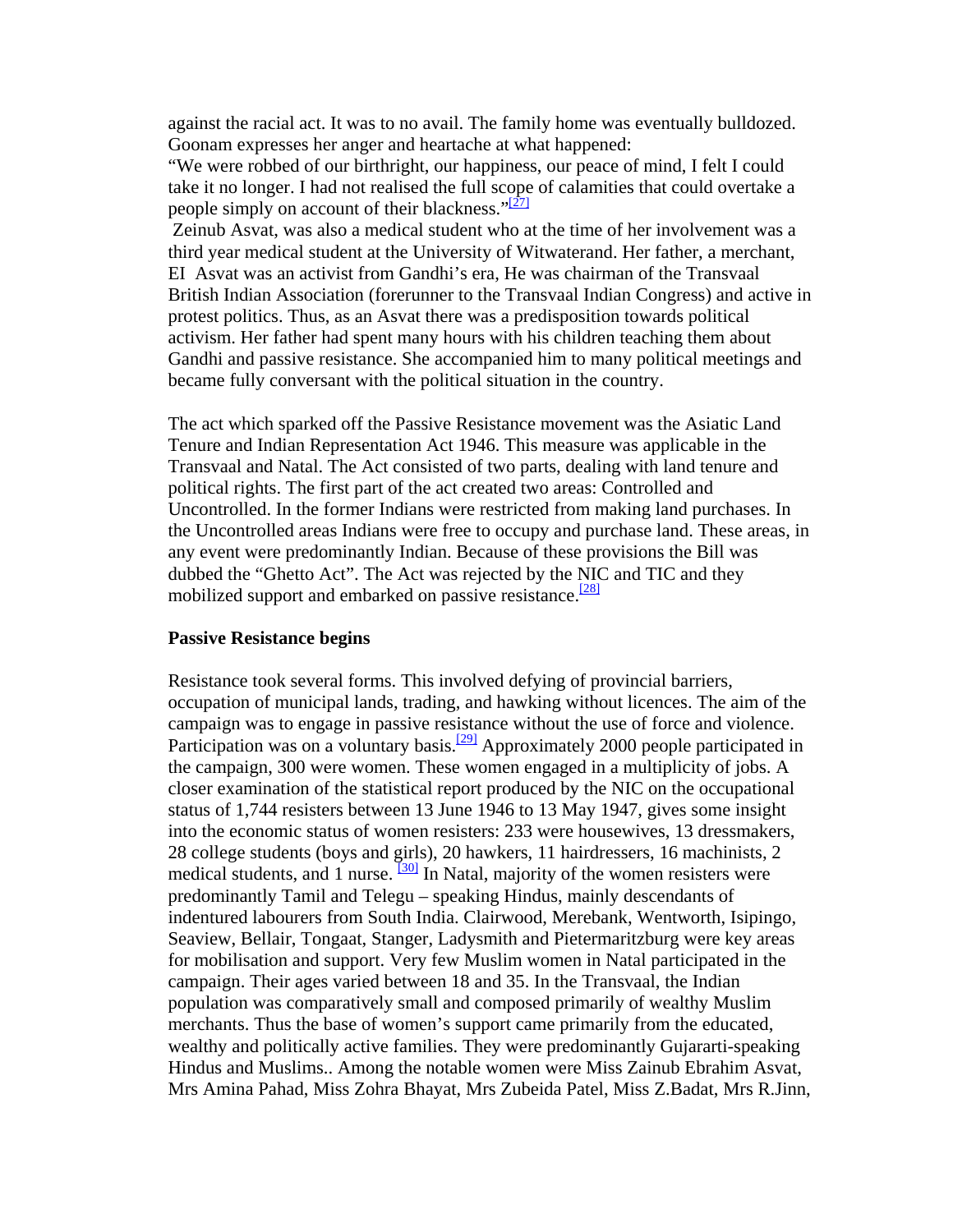Miss Manibhen Nana, (who was the [d](http://www.queensu.ca/sarc/Conferences/1940s/Hiralal.htm#_ftn31#_ftn31)aughter of Mr Nana Sita, an active member of the Transvaal Resistance Council $\frac{[31]}{]}$ 

The main resistance areas were Durban and Pietermaritzburg. Women were at the forefront of the struggle. Dr Goonam, together with Suriakala Patel, and other members of the NIC travelled extensively throughout Natal Midlands to canvass support for the movement and encouraged women to participate. She addressed platforms, citing the brave deeds of women in India and their role in the freedom struggle, the suffrage movement in Britain and closer home the African women's militant stand in the Industrial Council of Workers (ICU) under the leadership of Clements Kadalie.<sup>[\[32\]](http://www.queensu.ca/sarc/Conferences/1940s/Hiralal.htm#_ftn32#_ftn32)</sup> In 1946 a Women's Action Committee was established. The Committee's primary aim was to raise funds and recruit support. Mrs Rathamoney Padyachee, a Tamil speaking Hindu was elected as secretary of the Women's Action Committee. Janaki Naidoo (a relative of Goonam) and Dr Ansuya Singh, both Hindus, from Natal, together with Padyachee and Goonam were the only four women to take up executive positins in the NIC. Naidoo was elected in October 1946 and was previously involved in the All India Congress Women's Association.<sup>[33]</sup> Nevetheless, the Committee organized fairs, dances, banquets, and beauty contests to raise funds. However, primary donations came largely from the merchants and professionals.<sup>[34]</sup> Committee branches were also set up in various Indian neighbourhoods to raise funds. In June 1947, the Bellair Women's Action Committee, organized a bazaar which collected and sold goods to the public. A sum of \$175 was collected during the fair.<sup>[\[35\]](http://www.queensu.ca/sarc/Conferences/1940s/Hiralal.htm#_ftn35#_ftn35)</sup> Women resisters also distributed passive resistance leaflets and literature to help educate and inform the community about the course of events and to recruit new volunteers.<sup>[36]</sup> Festive and religious occasions were also opportune moments to canvass support. Moreover, the likes of Asvat and Goonam, young vibrant and enthusiastic activists, served as a role model to young women with similar aspirations.

In addition women volunteers like Asvat, Pather, Bhayat and Goonam regularaly addressed women's meetings throughout Natal and the Transvaal. Speeches were made in Hindi, Gujarati, Tamil, Urdu and Telegu, since the vast majority were non-English speakers and fluent only in the vernacular languages. Thus, reflecting the extent to which the use of English as the medium of politics was very much a sign of modernity, education and a new form of political discourse. That discourse in turn described and reflected the emergence of a new political community.<sup>[37]</sup>

As in 1913, it was the women from the Transvaal who were among the first group of individuals to engage in acts of defiance. The first laws broken were the interprovincial restrictions between Natal and the Transvaal when six women boarded the fast mail in June 1946 and arrived in Durban without permits. They were Mrs Meenatchie Sigamoney Nayagar, treasurer of the Indian Women's Service, Pretoria; Miss Zohra Bhayat (housewife) of the Transvaal Indian Volunteer Corps; Miss Zainab Asvat, a twenty-one year medical student from the University of Witwatersrand, who suspended her studies to actively participate in the movement, she was also chairman of the Indian Youth volunteer Corps of Johannesburg; Mrs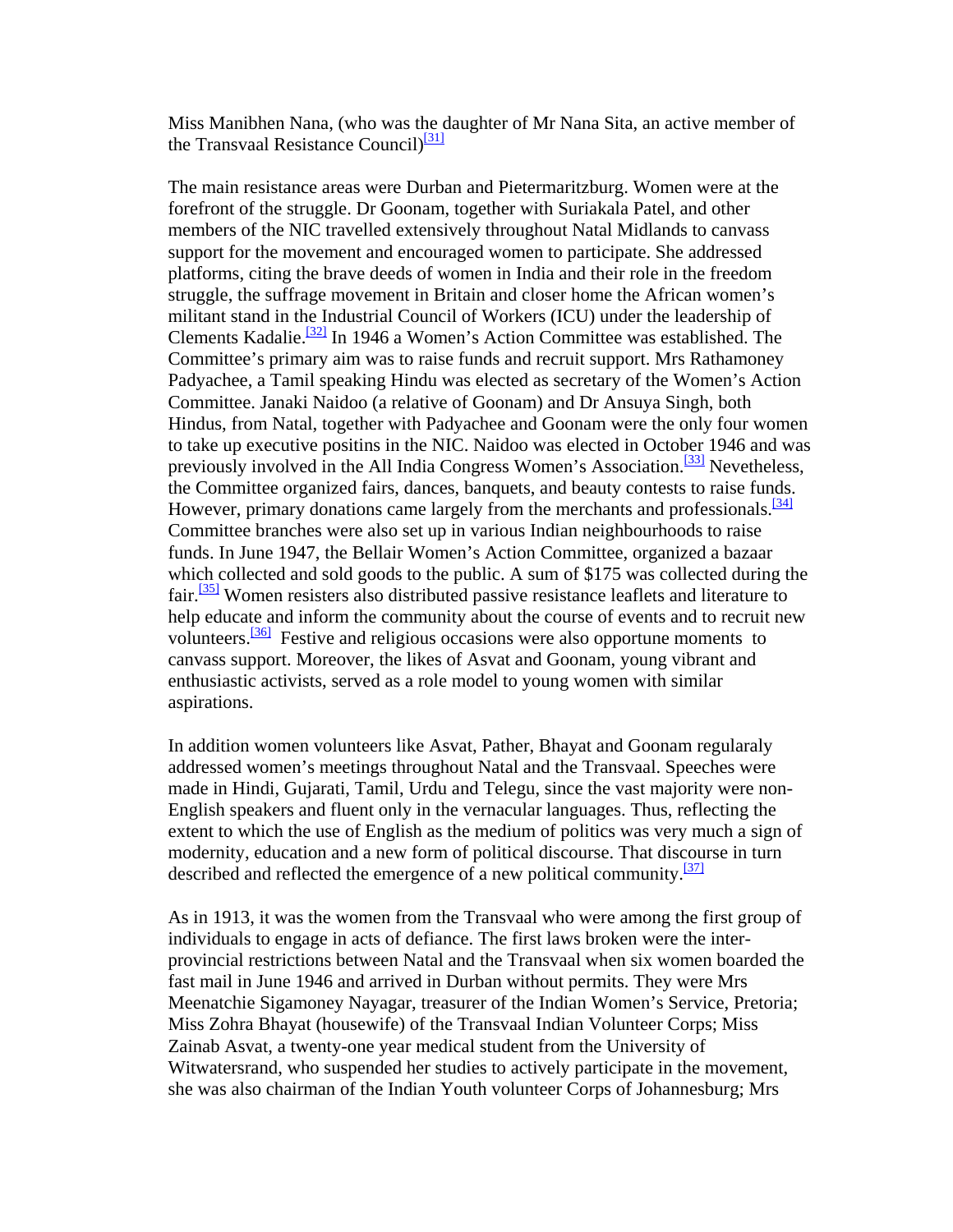Amina Pahad (housewife), Johannesburg; Miss Zubeida Patel (housewife) and Mrs Chella Pillay also of Johannesburg. All were members of the Transvaal Indian Volunteer Corps, Women's Branch.

The Transvaal women were also among the first group of women to defy the Ghetto Act. Seventeen resisters comprising of six women, four Gujarati speaking Muslims and two Tamilians defied the Ghetto Act. Among them Asvat, Patel, Pahad, Bhayat, Mrs Lutchmee Govender (housewife) and Mrs Veerama Pather. Pather was a grandmother, sixty years old, who had participated with Gandhi in the 1913 resistance movement. Of the six, four were housewives. Women took up residence in tents which had been pitched on a piece of municipal land at the intersection of Umbilo Road and Gale street, about forty minutes walking distance from the city centre. A huge banner was also raised which read "*We shall Resist"*. Not long thereafter the resisters were asked to leave but refused and were subsequently arrested. The imprisonment of the first batch of volunteers was followed by a second, lead by M.D.Naidoo, member of the NIC executive. However, the group comprising of 11 men and nine women, were attacked by approximately 100 white youths who tried to remove the tents. Three women, Asvat, Pahad and Pather sustained injury during the attack. After the raid, Dr Monty Naicker, chairman of the NIC, concerned about the safety of the women resisters asked them to leave. But the women were defiant.<sup>[38]</sup> Asvat reporting to the Passive Resistance Council on the raid by the white youths stated:

"We are in it now and we shall face it to the bitter end, no matter what happens. You have heard of what has happened, but this makes us all the more determined to carry on, and we s[h](http://www.queensu.ca/sarc/Conferences/1940s/Hiralal.htm#_ftn39#_ftn39)all carry on. If sacrifice we must, then sacrifice we shall, no matter what happens." $\frac{1391}{2}$ 

A closer examination of the speeches made by Asvat, Goonam, Bhayat, and interviews conducted with participants, indicate that women felt justified in their actions and were committed to the struggle. Given the varied socio-economic status of women resisters, the nature of impact on families differed. Of the 300 women who participated, 233 were housewives, juggling roles between a mother, wife and activist. Fatima Seedat in 1945 married Dawood Seedat, a communist and trade unionist. She was pregnant with her first child at the start of the campaign. To her it seemed imperative to have her baby in jail while resisting. Fatima was fortunate to have the support of Dawood's parents who allowed her to be away from her usual responsibilities. Her in-laws support of Dawood's political career was extended to her. When her daughter was four months, Fatima purposely weaned her off the breast and courted arrest. For her, this was a necessary sacrifice. For many working class women, the absence of familial and financial support made their position a difficult one. For example, Salachie Khan, gave up her factory job as a machinist, earning £3 6s, as a volunteer, for the campaign. She had one daughter whom she entrusted to her sister during her activities and imprisonment. For many working class wo[m](http://www.queensu.ca/sarc/Conferences/1940s/Hiralal.htm#_ftn40#_ftn40)en there was no convenient care for their children when they were campaigning.  $\frac{[40]}{[40]}$  $\frac{[40]}{[40]}$  $\frac{[40]}{[40]}$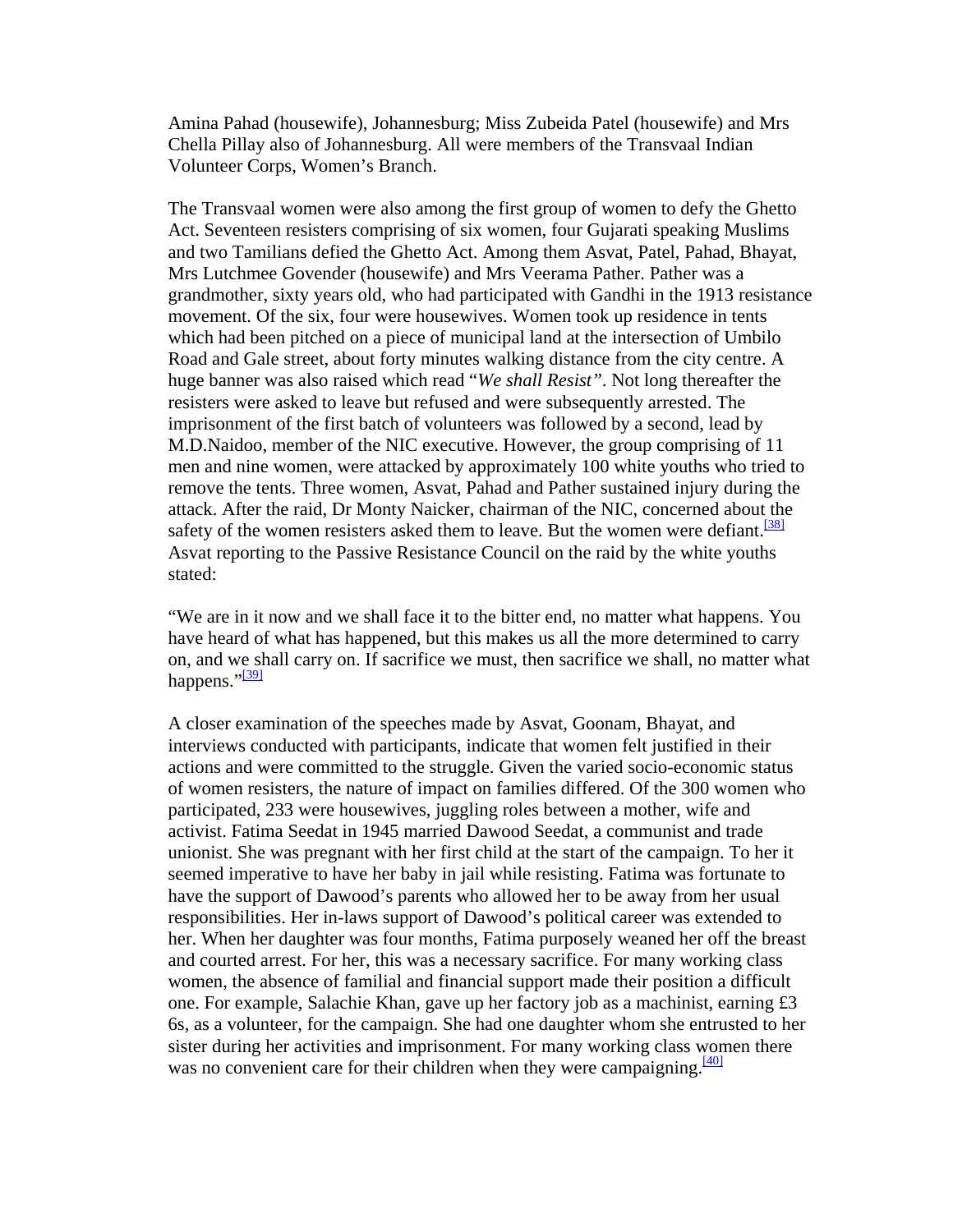### **Women in Prison**

Between 13 June 1946 to 13 May 1947, a total of 1 710 individuals, of whom 279 were women, served jail sentences, some as many as four times.  $\frac{[41]}{[41]}$  The largest number of resisters, 1,175, were between the ages of 20-25 years. Women were imprisoned in Durban and Pietermaritzburg. Conditions were deplorable. Goonam and Asvat regularly challenged the prison authorities on the verbal and physical abuse meted out to women prisoners. Women were stripped and searched and made to walk naked in the courtyard. Women had to contend with poor sanitary facilities. They were provided with a small latrine bucket with no lid or sanitary paper. In addition there was no cleanliness in the preparation of the meals and the food dishes were always dirty. $\frac{[42]}{]}$  $\frac{[42]}{]}$  $\frac{[42]}{]}$  Despite these conditions, prison sentences were a trial these women felt they had to endure and overcome.

Despite women's sterling contribution in the movement, it did not envisage any radical rearrangement of male and female roles. In the post 1948 period, the vast majority of women returned to their traditional roles as wives and mothers. No attempt was made by the NIC or the TIC to sustain the political momentum of 1946. Amina Cachalia, one of the most prominent women in Indian politics and who was to play an active role within the Federation of South African Women after 1954, tried to establish a self-help society among Indian women in Johannesburg. Attempts to start the organization met with numerous problems, an indication of how resistant the Indian community was to anything that challenged the supremacy of women's filial duty. For many, within the Indian community, women's political participation was an extension of their familial roles. For the women concerned, participation did not mark a serious departure from their own orthodox view of women's role in general. The image of the sacrificing and forgiving woman remained the ultimate ideal. Women had not yet begun to question the basis of their role or status as individuals. Participation generated in them a very limited degree of awareness of these issues. Women participated within the framework of their traditional roles and with the consent of their male relatives. To a very large extent they were tradition bound. The influenc[e](http://www.queensu.ca/sarc/Conferences/1940s/Hiralal.htm#_ftn43#_ftn43) and effect of their participation was very temporary on their overall status. $\frac{[43]}{[43]}$ 

## **CONCLUSION**

The participation of Indian women in the passive resistance movement is all the more remarkable in view of the strict social restrictions placed on women at the time. Societal norms and values did not permit free spatial mobility – women's movement were restricted, irrespective of age. To participate in processions, address mass meetings, lead volunteers would have been unthinkable. However, it is also evident that women at leadership levels came from enlightened and politically active families and were supported and encouraged by their fathers and husband's to enter the movement. Even though participation did not alter the gender hierarchy in Indian society, their commitment, courage and determination must not be under-estimated.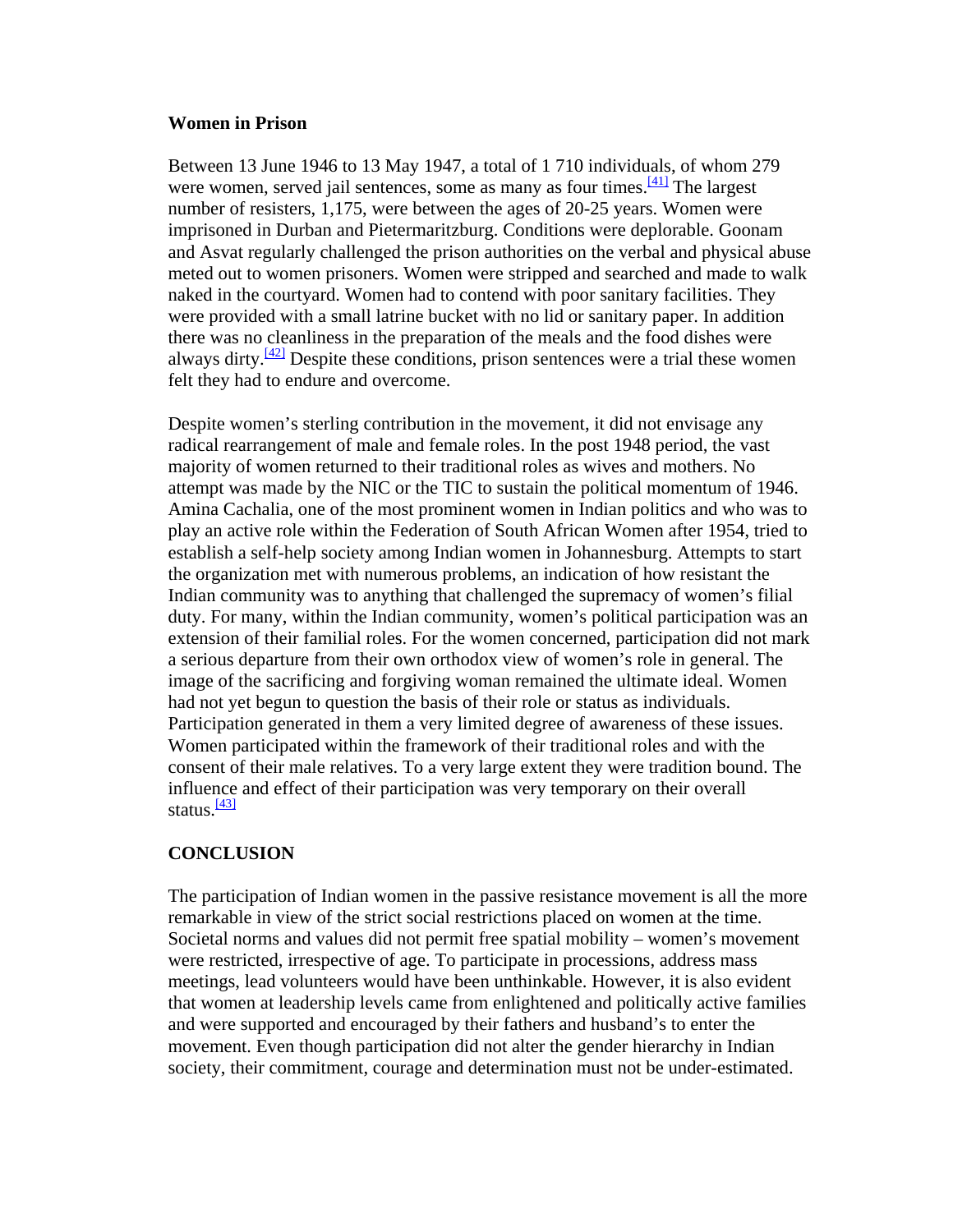They established an important legacy for Indian women in politics in later years, and made a valuable contribution to the struggles of all South African women.<sup>[\[44\]](http://www.queensu.ca/sarc/Conferences/1940s/Hiralal.htm#_ftn44#_ftn44)</sup>

 $\Box$  D.Chetty, "Sammy" and "Mary" go to goal: Indian Women and South African politics in the 1940s', unpublished paper presented at the Women and Gender in Southern Africa conference, University of Natal, 1991; L.Kasturi and V.Mazumdar (eds), *Women and Indian Nationalism* (Vikas Publishing House, New Delhi, 1994).

[\[2\]](http://www.queensu.ca/sarc/Conferences/1940s/Hiralal.htm#_ftnref2#_ftnref2) Kasturi and Mazumdar, *Women and Indian Nationalism*, pp.xxvi-xxxi.

[\[3\]](http://www.queensu.ca/sarc/Conferences/1940s/Hiralal.htm#_ftnref3#_ftnref3) K.Hiralal, *Women and Resistance in South Africa: A Case Study of the 1913 Passive Resistance Campaign in Natal*, unpublished paper presented at the 45<sup>th</sup> Annual conference, African Studies Association, Washington, DC, USA, 5-8 December 2002, p.13.

[\[4\]](http://www.queensu.ca/sarc/Conferences/1940s/Hiralal.htm#_ftnref4#_ftnref4) C.Walker, *Women and Resistance in south Africa,* (David Phillip Publishers, London 1982), pp.105-6.

[\[5\]](http://www.queensu.ca/sarc/Conferences/1940s/Hiralal.htm#_ftnref5#_ftnref5)Chetty, *Indian Women and South African Politics*, pp.3-4

 $[6]$  Ibid.

[\[7\]](http://www.queensu.ca/sarc/Conferences/1940s/Hiralal.htm#_ftnref7#_ftnref7) Walker, *Women and Resistance in South Africa*, pp.69-71.

[\[8\]](http://www.queensu.ca/sarc/Conferences/1940s/Hiralal.htm#_ftnref8#_ftnref8) Ibid; R.E.Lapchick and S.Urdang, *Oppression and Resistance – The Struggle of Women in Southern Africa* (Greenwood Press, London, 1982), p.67; Interview, Dr Phyllis Naidoo, 5 August 2003.

[\[9\]](http://www.queensu.ca/sarc/Conferences/1940s/Hiralal.htm#_ftnref9#_ftnref9) *African Chronicle 22* August 1908; *Natal Advertiser* 29 September 1929; Natal Archives, Pietermaritzburg, Durban Mayor's Minutes, Extracts of Town Council Meeting 3 December 1936, 3/376, 4/1/3/1738; Letter from Frank Acutt to Town Clerk 9 September 1921, 4/1/2/241. 15/53; Chief Constable to City and Water Engineer, 27 July 1948, 35/237G; Chief Constable to General Purposes Committee, 8 August 1927, 4/1/2/185, 25/376.

[\[10\]](http://www.queensu.ca/sarc/Conferences/1940s/Hiralal.htm#_ftnref10#_ftnref10) Walker, *Women and Resistance*, pp.71-72; F.Ginwala, *Class, Consciouness and Control – Indian South Africans 1860-1946*, unpublished Phd thesis, Oxford University, 1974.

[\[11\]](http://www.queensu.ca/sarc/Conferences/1940s/Hiralal.htm#_ftnref11#_ftnref11) Dr Goonam, *Coolie Doctor – An Autobiography* (Madiba Publishers, Durban , 1991), p.60.

[\[12\]](http://www.queensu.ca/sarc/Conferences/1940s/Hiralal.htm#_ftnref12#_ftnref12) Walker, *Women and Resistance*, pp.74-75.

 $\frac{13}{3}$  Ibid, pp.54-55.

[\[14\]](http://www.queensu.ca/sarc/Conferences/1940s/Hiralal.htm#_ftnref14#_ftnref14) Chetty, *Indian Women and South African Politics*, pp.7-8.

[\[15\]](http://www.queensu.ca/sarc/Conferences/1940s/Hiralal.htm#_ftnref15#_ftnref15) Walker, *Women and* Resistance, pp.99-101; Chetty, *Indian Women and South African Politics*, p.9.

[\[16\]](http://www.queensu.ca/sarc/Conferences/1940s/Hiralal.htm#_ftnref16#_ftnref16) Ibid*,* p.57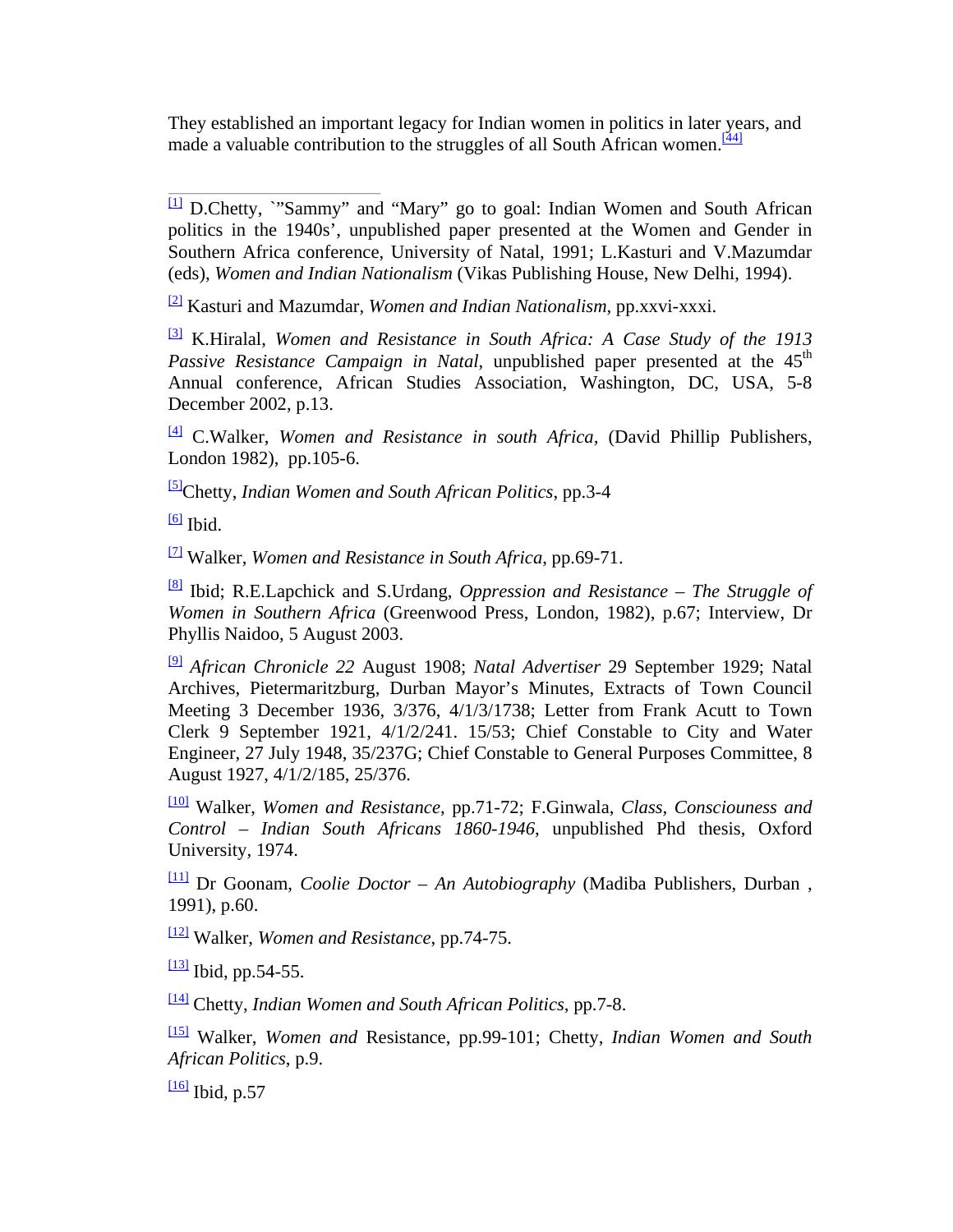$117$  Ibid.

[\[18\]](http://www.queensu.ca/sarc/Conferences/1940s/Hiralal.htm#_ftnref18#_ftnref18) Goonam, *Coolie Doctor*, p.100

 $\frac{19}{9}$  Ibid, p.59.

[\[20\]](http://www.queensu.ca/sarc/Conferences/1940s/Hiralal.htm#_ftnref20#_ftnref20) Chetty, *Indian Women and South African Indian Politics*, p.14; Dr Monty Naicker was chairman of the NIC in 1946.

[\[21\]](http://www.queensu.ca/sarc/Conferences/1940s/Hiralal.htm#_ftnref21#_ftnref21) Goonam, *Coolie Doctor,* p.99; K.Hiralal, *Indian Family Businesses in the Natal Economy 1890-1950*, unpublished PhD thesis, University of Natal 2001, pp.123-125.

[\[22\]](http://www.queensu.ca/sarc/Conferences/1940s/Hiralal.htm#_ftnref22#_ftnref22) Chetty, *Indian Women and South African Indian Politics*, p.14.

[\[23\]](http://www.queensu.ca/sarc/Conferences/1940s/Hiralal.htm#_ftnref23#_ftnref23) Ibid. Walker, *Women and Resistance*, p.111; Goonam, *Coolie Doctor*, pp.100- 101; S.Bhana, *Gandhi's Legacy, The Natal Indian Congress 1894-1994* (University of Natal Press, Pietermaritzburg, 1997), pp.57-63.

[\[24\]](http://www.queensu.ca/sarc/Conferences/1940s/Hiralal.htm#_ftnref24#_ftnref24) Chetty, *Indian Women and South African Indian Politics*, p.7; Interview, Dr Phyllis Naidoo, 5 August 2003.

 $\frac{[25]}{[26]}$  $\frac{[25]}{[26]}$  $\frac{[25]}{[26]}$  Ibid, p.11-12

[\[26\]](http://www.queensu.ca/sarc/Conferences/1940s/Hiralal.htm#_ftnref26#_ftnref26) Goonam, *Coolie Doctor*, p.60.

 $\frac{[27]}{[21]}$  $\frac{[27]}{[21]}$  $\frac{[27]}{[21]}$  Ibid, p.70.

[\[28\]](http://www.queensu.ca/sarc/Conferences/1940s/Hiralal.htm#_ftnref28#_ftnref28)Hiralal, *Indian Family Businesses*, pp.153-154; F Meer and E.Reddy, *Passive Resistance 1946 – A Selection of Documents* (Madiba Publishers, Durban, 1996), pp.185-186; E.Pahad, *The Development of Indian Political Movements in South Africa, 1924-1946*, unpublished PhD thesis, University of Sussex, 1972, p.203.

[\[29\]](http://www.queensu.ca/sarc/Conferences/1940s/Hiralal.htm#_ftnref29#_ftnref29) Pretoria National Archives (PNA), Justice Department (JUS), Nationalist Group of the Transvaal Indian Council to I.A.Cachalia, 9 July 1941, Indian Passive Resistance Movement – Previous Convictions and Prosecutions, File no. 1/64/34, vol. 1319, Part 1.

[\[30\]](http://www.queensu.ca/sarc/Conferences/1940s/Hiralal.htm#_ftnref30#_ftnref30) Meer, *Passive Resistance*, 400..

[\[31\]](http://www.queensu.ca/sarc/Conferences/1940s/Hiralal.htm#_ftnref31#_ftnref31) *Indian Opinion*, 6 June 1947, 20 June 1947.

[\[32\]](http://www.queensu.ca/sarc/Conferences/1940s/Hiralal.htm#_ftnref32#_ftnref32) Goonam, *Coolie Doctor*, p.102; *The Leader,* 27 September 1985, 20 November 1987, 17 August 1990, 24 April 1992, 6 November 1992.5 April 1996, 28 August 1996,

[\[33\]](http://www.queensu.ca/sarc/Conferences/1940s/Hiralal.htm#_ftnref33#_ftnref33) Chetty, *Indian Women and South African Indian Politics*, p.16.

[\[34\]](http://www.queensu.ca/sarc/Conferences/1940s/Hiralal.htm#_ftnref34#_ftnref34) Goonam, *Coolie Doctor*, p.107.

[\[35\]](http://www.queensu.ca/sarc/Conferences/1940s/Hiralal.htm#_ftnref35#_ftnref35) Meer and Reddy, *Passive Resistance 1946*, p.123; *The Leader*, 15 June 1946

[\[36\]](http://www.queensu.ca/sarc/Conferences/1940s/Hiralal.htm#_ftnref36#_ftnref36) Bhana, *The Natal Indian* Congress, p.74 & 76; *Indian Opinion,* 28 February 1947; 20 June 1947; Interview Phyllis Naidoo, 5 August 2003, Interview, Mr Pat Poovalingam, 18 August 2003, Interview, Mrs Saras Moodley, 12 August 2003; Mrs Leila Pather, 25 August 2003.